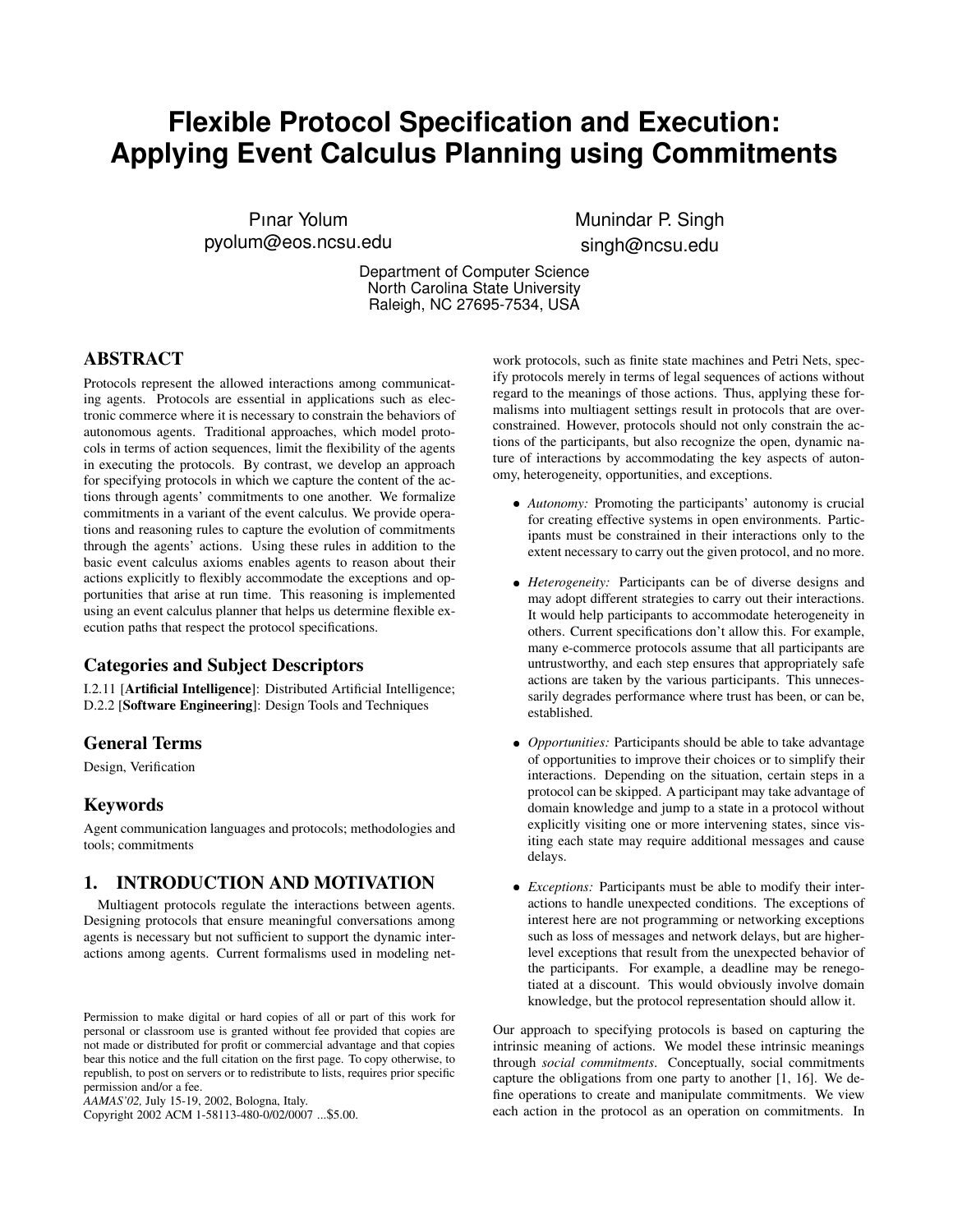other words, by following the protocol, each agent creates and manipulates commitments, e.g., by fulfilling, canceling, and so on. In addition to providing a protocol specification that defines the actions as operations on commitments, we provide reasoning rules to operationalize the commitments.

We formalize these reasoning rules and the operations on commitments in a variant of event calculus which allows capturing of meanings of actions easily. Denecker *et al*. previously showed that the event calculus could be used to represent traditional network protocols accurately and succinctly [3]. We extend this result to multiagent protocols by incorporating commitments into the formalism.

Capturing the intrinsic meaning of the actions and explicitly representing them as part of the protocol brings in flexibility to the protocols, permitting the agents to reason about their and others' behavior during the execution of the protocol, and enabling them to modify their actions as best suits them.

The protocol specifications developed by our approach can be used in two ways:

- *Execution:* The protocol specification can be used at run time if the agents have the necessary resources to process logical formulae. Essentially, the agents can logically compute their transitions using the operations and the reasoning rules. After each action, the agent is aware of its pending commitments and any additional commitments it has to make to get to a final state. In this respect, following the protocol becomes generating paths that enable the agent to get to a desired final state from its current state. We give a detailed description of path generation in Section 6.
- *Compilation:* If the agents cannot reason logically, then they have to follow a formalism that does not require them to compute the transitions. One such formalism is the traditional finite state machines (FSMs). Even though FSMs are easy to execute, they are not easy to design in the first place. Without capturing the meaning of transitions, redundant transitions can be added or necessary transitions may be omitted. On the other hand, specifying a protocol using our approach is easy and this specification can be compiled into an FSM ensures that all necessary transitions are captured.

This paper studies the framework for protocol specification and execution in detail. Compilation of a commitment-based protocol into an FSM is discussed elsewhere [18]. The rest of this paper is organized as follows: Section 2 introduces our running example with pointers to different scenarios that may arise. Section 3 describes the necessary background about event calculus. Section 4 describes the operations and reasoning rules on commitments. Section 5 explains the specification of protocols. Section 6 depicts how planning can be used to generate scenarios of a protocol, and Section 7 discusses our work with respect to the literature.

# **2. RUNNING EXAMPLE**

As a running example, we study the NetBill protocol developed for buying and selling of goods on the Internet [13].

EXAMPLE 1. *As shown in Figure 1, the protocol begins with a customer requesting a quote for some desired goods, followed by the merchant sending the quote. If the customer accepts the quote, then the merchant delivers the goods and waits for an electronic payment order (EPO). The goods delivered at this point are encrypted, that is, not usable. After receiving the EPO, the merchant forwards the EPO and the key to the intermediation server, which*



**Figure 1: The NetBill payment protocol**

*then contacts the bank to take care of the funds transfer. When the funds transfer completes, the intermediation server sends a receipt back to the merchant. The receipt contains the decryption key for the sold goods. As the last step, the merchant forwards the receipt to the customer, who can then successfully decrypt and use the goods. For our present purposes, we leave out the banking procedures in the protocol, thus simplifying it to the point where if a merchant gets an EPO, he can take care of it successfully.*

Traditional representations of protocols are inadequate in settings where autonomous agents must flexibly interact, e.g., to handle exceptions and exploit opportunities.

EXAMPLE 2. *Consider the following scenarios that may arise in the NetBill protocol:*

- *Before the customer asks for a quote, the merchant wants to advertise his goods by sending a quote to the customer.*
- *The customer wants to send an 'accept' message without prior conversation on the price of the goods, due to emergency, insignificance of money, etc.*
- *The merchant wants to send the goods without a prior acceptance of the customer, similar to the trial versions in the software industry, where after a certain period of time the customer is required to pay to continue using the goods. This scenario is shown in Figure 2.*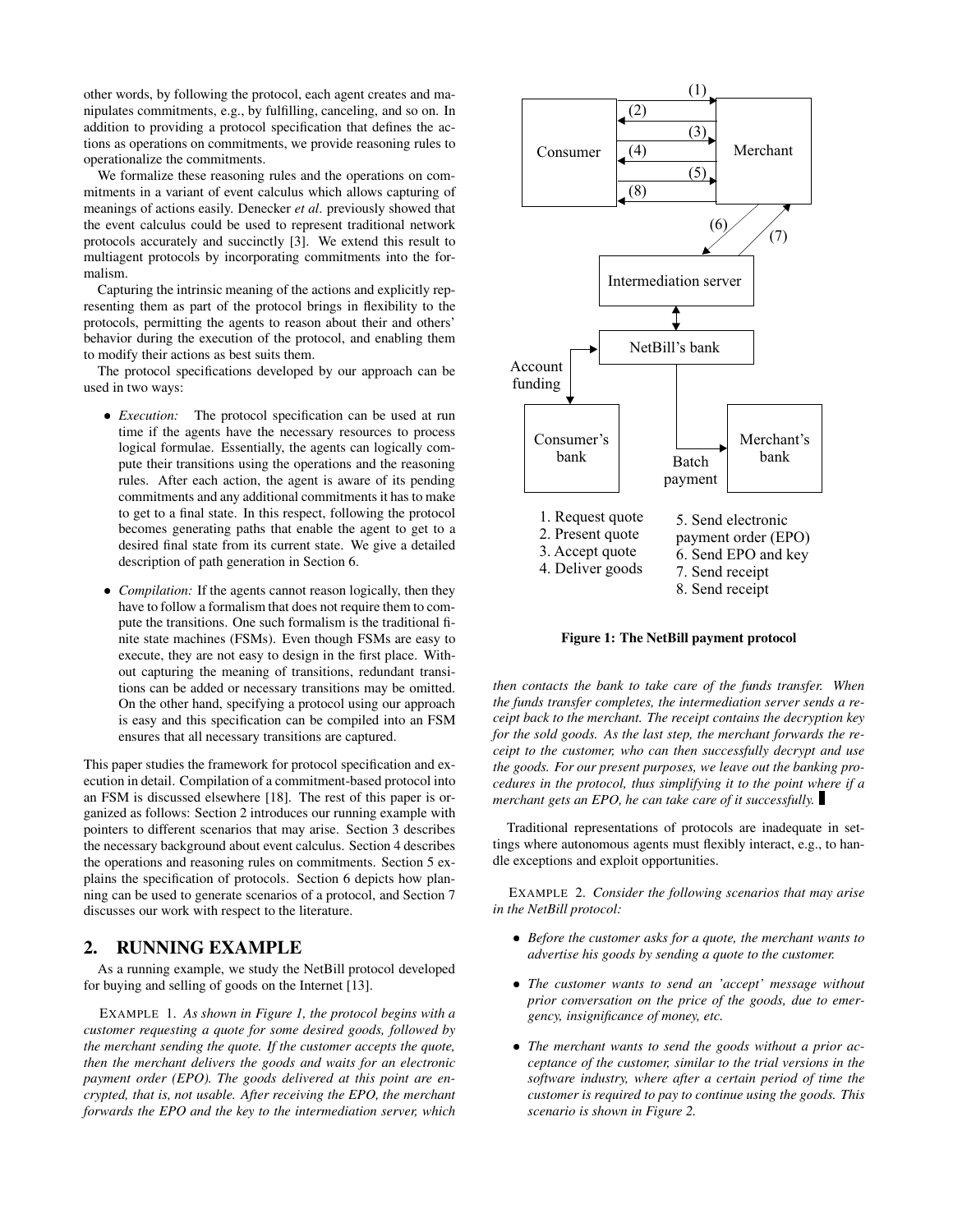-*After receiving the goods, the customer may send the EPO to the bank instead of the merchant. By delegating the payment to the bank, the customer makes the bank responsible for ensuring that the money gets to the merchant.*



**Figure 2: An alternative scenario**

The scenarios depicted in Example 2 can not be handled by a protocol representation that specifies the legal sequences of actions but does not define the content of the actions or of the intervening states.

# **3. EVENT CALCULUS**

The event calculus (EC), introduced by Kowalski and Sergot [7], is a formalism to reason about events. *Events* in EC initiate and terminate *fluents*, which are properties that are allowed to have different values at different time points. Their value is manipulated by the occurrence of events. A fluent starts to hold after an event that can initiate it occurs. Similarly, it ceases to hold when an event that can terminate it occurs.

The event calculus used in this paper is a subset of Shanahan's version [10]. It is based on many-sorted first-order predicate calculus, with the addition of eight predicates to reason about the events. We now introduce these predicates and the axioms with which to reason about the predicates.

In the following,  $a, b, \ldots$  refer to events,  $f, g, \ldots$  refer to fluents; and  $t, t_1, t_2, \ldots$  refer to time points. The variables that are not explicitly quantified are assumed to be universally quantified.  $\leftarrow$ denotes implication and  $\wedge$  denotes conjunction. The time points are ordered by the  $\lt$  relation, which is defined to be transitive and asymmetric.

- 1. Initiates $(a, f, t)$  means that fluent f holds after event a at it time  $t$ .
- 2. Terminates $(a, f, t)$  means that fluent f does not hold after event  $a$  at time  $t$ .
- 3. Initially  $p(f)$  means that fluent f holds from time 0.
- 4. Initially  $\gamma$  (f) means that fluent f does not hold from time 0.
- 5. Happens( $a, t_1, t_2$ ) means that event  $a$  starts at time  $t_1$  and ends at  $t_2$ .
- 6. Holds $At(f, t)$  means that the fluent f holds at time t.
- 7. Clipped( $t_1, f, t_2$ ) means that the fluent f is terminated between  $t_1$  and  $t_2$ .
- 8. Declipped( $t_1, f, t_2$ ) means that the fluent f is initiated between  $t_1$  and  $t_2$ .

Based on the language of EC, the following axioms are defined [10]:

AXIOM 1. Holds $At(f, t) \leftarrow \text{Initially}_P(f) \land \neg \text{Clipped}(0, f, t)$ 

All fluents that hold initially and are not terminated by any event from time  $0$  to time  $t$  continue to hold at time  $t$ .

AXIOM 2. Holds $At(f, t_3) \leftarrow$  Happens $(a, t_1, t_2) \wedge$ Initiates(a, f, t<sub>1</sub>)  $\wedge$  (t<sub>2</sub> < t<sub>3</sub>)  $\wedge$   $\neg$  Clipped(t<sub>1</sub>, f, t<sub>3</sub>)

Domain Description: Initiates(a, f,  $t_1$ )

П



**Figure 3: Axiom 2**

As shown in Figure 3, after an event initiates a fluent, the fluent continues to hold if no other event that can terminate it occurs at a later time. These two axioms capture the fact that after a fluent begins to hold, an event that can terminate the fluent should occur in order to put an end to the holding of that fluent.

AXIOM 3. Clipped $(t_1, f, t_4) \leftrightarrow \exists a, t_2, t_3$  [Happens( $a, t_2, t_3$ )  $\wedge$   $(t_1 < t_2) \wedge (t_3 < t_4) \wedge$  Terminates $(a, f, t_2)$ 

Axiom 3 states that a fluent is said to be *clipped* if and only if an event occurs to terminate it.

Axioms 4 and 5 represent the duals of Axioms 1 and 2, respectively.

AXIOM 4.  $\neg$  Holds $At(f, t) \leftarrow$  Initially  $(f) \wedge$ 

 $\neg$ Declipped $(0, f, t)$ 

Axiom 4 states that a fluent does not continue to hold, if initially it did not hold, and there does not occur any event that initiates it.

# Domain Description: Terminates(a, f,  $t_1$ )



**Figure 4: Axiom 5**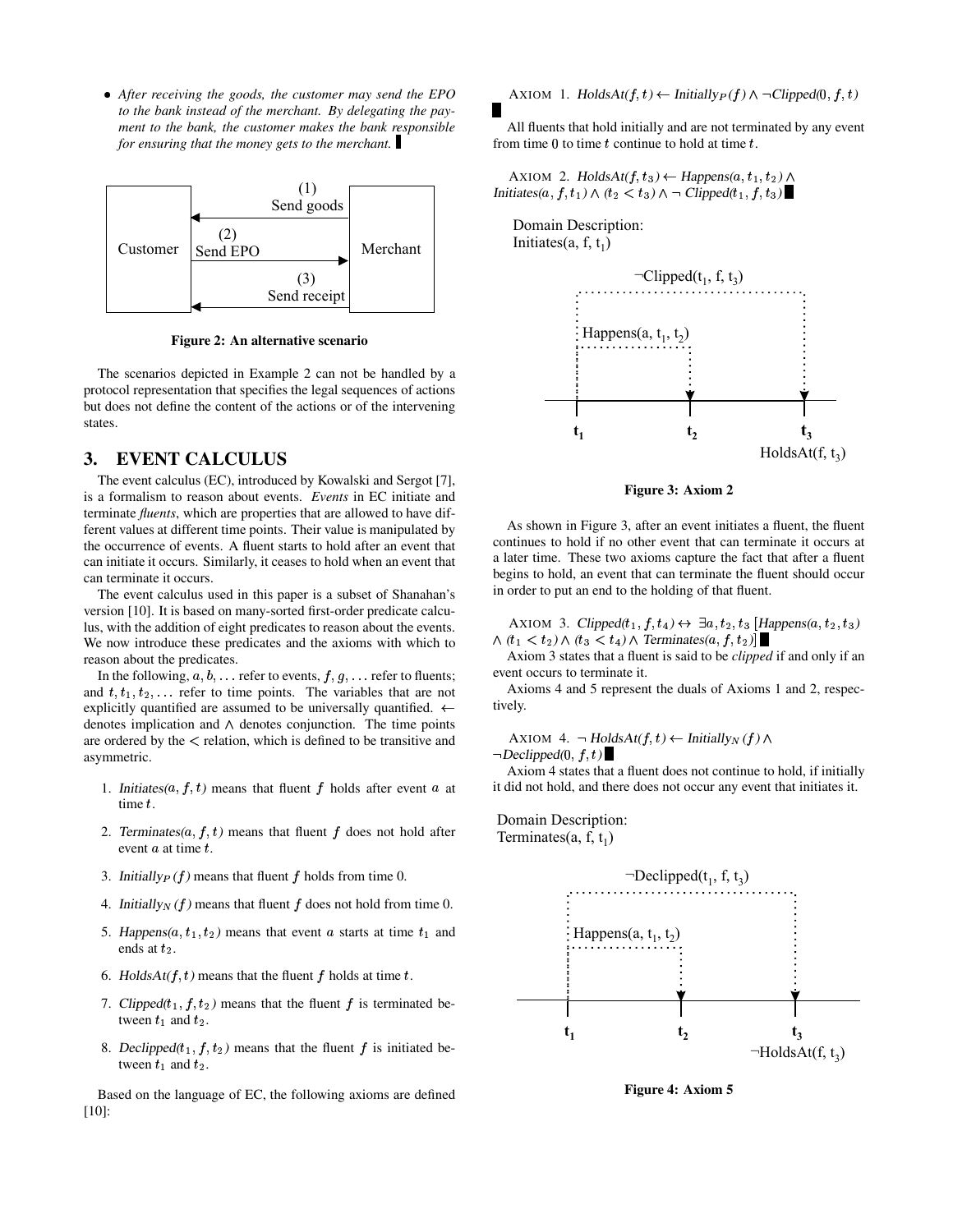AXIOM 5.  $\neg$  HoldsAt(f, t<sub>3</sub>)  $\leftarrow$  Happens(a, t<sub>1</sub>, t<sub>2</sub>)  $\wedge$ Terminates(a, f, t<sub>1</sub>)  $\wedge$  (t<sub>2</sub> < t<sub>3</sub>)  $\wedge$   $\neg$  Declipped(t<sub>1</sub>, f, t<sub>3</sub>)

Following the same intuition, Axiom 5 states that if an event occurs and terminates a fluent, and no other event occurs to initiate it, then the fluent continues not to hold, as shown in Figure 4.

AXIOM 6. Declipped $(t_1, f, t_4) \leftrightarrow \exists a, t_2, t_3$ [Happens(a, t<sub>2</sub>, t<sub>3</sub>)  $\wedge$  (t<sub>1</sub> < t<sub>2</sub>)  $\wedge$  (t<sub>3</sub> < t<sub>4</sub>)  $\wedge$  Initiates(a, f<sub>1</sub>, t<sub>2</sub>)]

Domain Description: Initiates(a, f,  $t_2$ )



**Figure 5: Axiom 6**

A fluent is said to be *declipped* in a time period if and only if there exists an event that occurs and either initiates or releases the fluent in that time period. This axiom is illustrated in Figure 5.

AXIOM 7. Happens $(a, t_1, t_2) \rightarrow t_1 \leq t_2$ Axiom 7 ensures that no event takes a negative amount of time.

DEFINITION 1. *We introduce a two argument* Happens *fluent to reason about events that start and end at the same time point. For simplicity, we will use this version of the* Happens *fluent hereafter.*  $Happens(a, t) \equiv_{def} Happens(a, t, t)$ 

# **4. COMMITMENTS FORMALIZED**

Social commitments are commitments made from one agent to another agent to bring about a certain property. Commitments result from communicative actions. That is, agents create commitments and manipulate them through the protocol they follow. We represent commitments as properties in the event calculus, and develop a scheme where we model the creation and manipulation of commitments as a result of performing actions. Further, by allowing preconditions to be associated with the initiation and termination of properties, different commitments can be associated with communicative acts to model the communications among agents more concretely.

DEFINITION 2. A *base-level commitment*  $C(x, y, p)$  *relates a debtor x, a creditor y, and a condition p [11].*

When a commitment of this form is created, *x* becomes responsible to *y* for satisfying *p*. The condition *p* does not involve other fluents or commitments.

Conditional commitments are useful when a party wants to commit only if a certain condition holds or only if the other party is also willing to make a commitment.

DEFINITION 3. *A conditional commitment* CC*(x, y, p, q) denotes that if the condition p is brought out, x will be committed to bring about condition q.*

EXAMPLE 3. *The base-level commitment* C(merchant,

customer, deliveredGoods) *shows that the merchant is committing to the customer that goods will be delivered, whereas the conditional commitment,* CC(merchant, customer, paidMoney, deliveredGoods) *specifies that the merchant will commit to send the goods only if the customer commits to paying the money.*

Below, we present a formal account of the operations that can be performed to create and manipulate commitments [15, 11] and show how these operations can be formalized in the event calculus. In the following discussion,  $x, y, z$  denote agents, c, c' denote commitments, and  $e(x)$  denotes an event that is performed by x.

1. *Create(e(x), c)* establishes the commitment  $c$ . The *create* operation can only be performed by the debtor of the commitment x. When x performs the event  $e$ , the commitment  $c$  is initiated.

 $Create(e(x), C(x, y, p))$ :  ${Happens}(e(x), t) \wedge Initiates(e(x), C(x, y, p), t)$ 

2. *Discharge(e(x), c)* resolves the commitment c. Again, the *discharge* operation can only be performed by the debtor of the commitment to mean that the commitment has successfully been carried out. When  $x$  performs the event  $e$ , the commitment  $c$  is terminated.

Discharge( $e(x)$ ,  $C(x, y, p)$ ):  ${Happens}(e(x), t) \wedge Initiates(e(x), p, t)$ 

3. *Cancel(e(x), c)* cancels the commitment c. Usually, the cancellation of a commitment is followed by the creation of another commitment to compensate for the former one. When  $x$  performs the event  $e$ , the commitment  $c$  is terminated.

 $Cancel(e(x), C(x, y, p))$ :  ${Happens(e(x), t) \wedge Terminates(e(x), C(x, y, p), t)}$  $\land$  Initiates(e(x), C(x, y, p'), t)}

4. *Release(e(y), c)* releases the debtor from the commitment  $c$ . It can be performed by the creditor to mean that the debtor is no longer obliged to carry out his commitment.

 $Release(e(y), C(x, y, p))$ : {Happens( $e(y), t$ )  $\wedge$ Terminates( $e(y)$ ,  $C(x, y, p)$ , t)}

5.  $Assign(e(y), z, c)$  assigns a new agent as the creditor of the commitment. More specifically, the commitment  $c$  is eliminated, and a new commitment  $c'$  is created for which  $z$  is appointed as the new creditor.

 $Assign(e(y), z, \mathsf{C}(x, y, p))$ : {Happens( $e(y), t$ )  $\wedge$ Terminates( $e(y)$ ,  $C(x, y, p)$ ,  $t)$   $\wedge$  $Initiates(e(y), C(x, z, p), t)$ 

6. *Delegate(e(x), z, c)* replaces the debtor of the commitment with another agent  $z$  so that  $z$  becomes responsible to carry out the commitment. Similar to the previous operation, the commitment  $c$  is eliminated, and a new commitment  $c'$  is created in which  $z$  is the debtor.

Delegate $(e(x), z, \mathsf{C}(x, y, p))$ : {Happens $(e(x), t)$   $\wedge$ Terminates $(e(x), \mathsf{C}(x, y, p), t) \wedge$ Initiates( $e(x)$ ,  $C(z, y, p)$ , t)}

The creation and manipulation of commitments are handled with the above operations. In addition to these operations, we formalize reasoning rules on commitments that capture the operational semantics of our approach. Some of these operations require additional domain knowledge to reason about. For example canceling a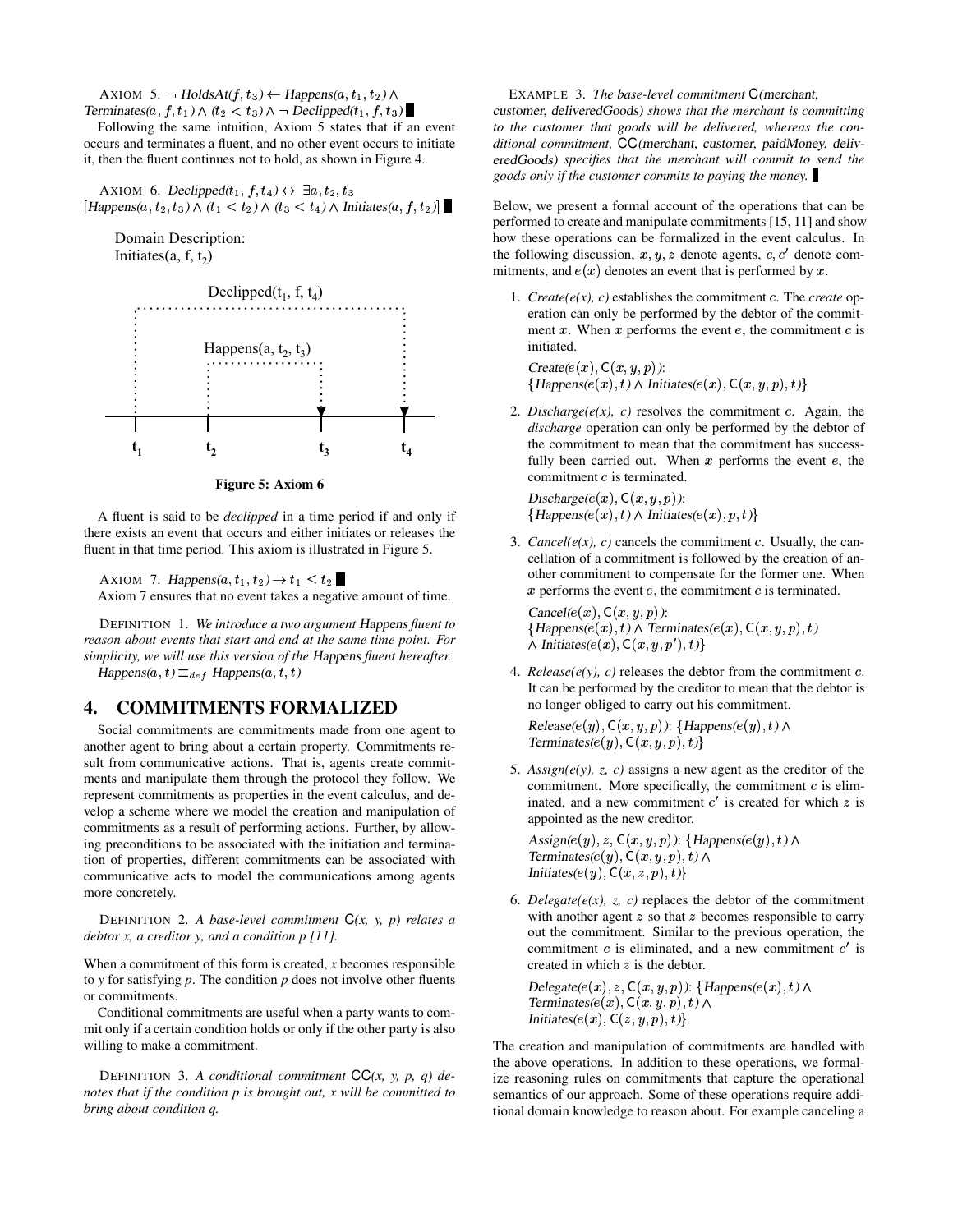commitment might be constrained differently based on the domain. The reasoning rules we provide here only pertain to the create and discharge operations and the conditional commitments. To ensure completeness, we assume unique name axioms for events and fluents.

Postulate 1 states that a commitment is no longer in force if the condition committed to holds. For the condition  $p$  to hold, an event must occur to initiate it. In Postulate 1, when the event  $e$  occurs at time  $t$ , it initiates the property  $p$ , and therefore the commitment  $C(x, y, p)$  can be terminated.

POSTULATE 1. Terminates $(e(x), \mathsf{C}(x, y, p), t) \leftarrow$  $HoldsAt(C(x, y, p), t) \wedge Happens(e(x), t) \wedge Initiates(e(x), p, t)$ 

The following two postulates capture how a conditional commitment is resolved based on the temporal ordering of the commitments it refers to.

POSTULATE 2. Initiates $(e(y), \mathsf{C}(x,y,q), t) \wedge$ Terminates( $e(y)$ ,  $\mathsf{CC}(x, y, p, q)$ ,  $t) \leftarrow \text{HoldsAt}(\mathsf{CC}(x, y, p, q)$ ,  $t)$  $\wedge$  Happens( $e(y), t$ )  $\wedge$  Initiates( $e(y), p, t$ )

When the conditional commitment  $\mathsf{CC}(x, y, p, q)$  holds, if p becomes true, then the original commitment ceases to exist but a new base-level commitment is created, since the debtor  $x$  is now committed to bring about  $q$ . More specifically, In Postulate 2, when the event  $e$  occurs, it initiates  $p$ , which results in the termination of the original commitment, and the initiation of  $C(x, y, q)$ . This is similar to Colombetti's treatment of conditional commitments [2], but here we capture how conditional commitments are resolved into base-level commitments rather than how they can be violated.

POSTULATE 3. Terminates( $e(x)$ , CC( $x, y, p, q$ ), t)  $\leftarrow$  $HoldsAt(\mathsf{CC}(x, y, p, q), t) \wedge \mathit{Happens}(e(x), t) \wedge$ Initiates $(e(x), q, t)$ 

Again, when the conditional commitment  $\mathsf{CC}(x, y, p, q)$  holds, if an event  $e$  that can initiate  $q$  occurs,  $q$  starts to hold and the original commitment is terminated. Since the creditor  $y$  has not committed to anything, no additional commitments are created.

Next,we present our approach for specifying protocols.

# **5. SPECIFYING PROTOCOLS**

To represent a protocol, we need to represent the flow of execution within the protocol. In EC, two predicates are used to specify how the execution can evolve: Initiates and Terminates. In addition to defining which fluents they initiate or terminate, the required preconditions for activating these predicates can be specified. Therefore, the possible transitions in a protocol can be specified in terms of a set of Initiates and Terminates clauses.

DEFINITION 4. *A protocol specification is a set of* Initiates *and* Terminates *clauses that define which properties pertaining to the protocol are initiated and terminated by each action.*

Next we define how a protocol run is structured, which we represent by a set of actions that take place at specific timepoints.

DEFINITION 5. *A protocol run is a set of* Happens *clauses along with an ordering of the timepoints referred to in the predicates.*

Notice that a protocol specified as in Definition 4 does not indicate any starting states, final states or transitions among executions states. An agent can start a protocol by performing any of the actions whose preconditions match the current state of the execution. By appropriately increasing or decreasing the preconditions

of the actions, a protocol can be abbreviated or enhanced to allow a broader range of interactions. Although we do not represent the final states of a protocol explicitly, we can examine a protocol run to determine if any agent has backed out of its commitment.

DEFINITION 6. *A protocol run is complete if there are no pending base-level commitments; i.e., all the base-level commitments that have been created are resolved. Formally,*

 $\neg$  *HoldsAt*( $C(x, y, p)$ , t)

If a protocol run is not complete, that is, if there is an open baselevel commitment after the execution of the protocol, we know that a participant has not fulfilled its commitment. This signals a violation of the protocol. Although we don't investigate the issue of protocol compliance by agents in this work, incomplete protocol runs provide evidence to identify non-compliant agents.

To continue our treatment of the NetBill protocol, we first define the fluents used in that protocol and then provide the protocol specification.

EXAMPLE 4. *The messages of Figure 1 can be given a content based on the following definitions. Since each action can be performed by only one party, we do not represent the performers explicitly.*

- Roles:
	- **–** MR *represents the merchant.*
	- **–** CT *represents the customer.*

#### **•** Domain-specific fluents:

- $-$  request(i): *a fluent meaning that the customer has reguested a quote for item i*.
- $-$  goods(i): *a fluent meaning that the merchant has deliv* $e$ *red the goods i*.
- **–** pay(p)*: a fluent meaning that the customer has paid the agreed upon amount*  $m$ *.*
- $-$  receipt(i): a fluent meaning that the merchant has de*livered* the *receipt* for *item i*.

#### • Commitments:

- $-$  accept(i, m): an abbreviation for  $\mathsf{CC}(CT, MR, goods(i), pay(m))$ *meaning that the customer is willing to pay if he receives the goods.*
- $-$  promiseGoods $(i, m)$ : *an abbreviation for*  $\mathsf{CC}(MR, CT, accept(i, m), goods(i))$ *meaning that the merchant is willing to send the goods if the customer promises to pay the agreed amount.*
- $-$  promiseReceipt(i, m): an abbreviation for  $\mathsf{CC}(MR, CT, pay(m), receipt(i))$ *meaning that the merchant is willing to send the receipt if the customer pays the agreed-upon amount.*
- $-$  offer $(i, m)$ *: an abbreviation for*  $(promiseGoods(i, m) \wedge promiseReceipt(i, m))$
- <sup>n</sup> **Definition of** Initiates **in the NetBill Protocol:**
	- **–** Initiates(sendRequest(i), request(i), t)
	- $-$  Initiates(sendQuote(i, m), promiseGoods(i, m), t)
	- $-$  Initiates(sendQuote(i, m), promiseReceipt(i, m), t)
	- $\blacksquare$  Initiates(sendAccept(i, m), accept(i, m), t)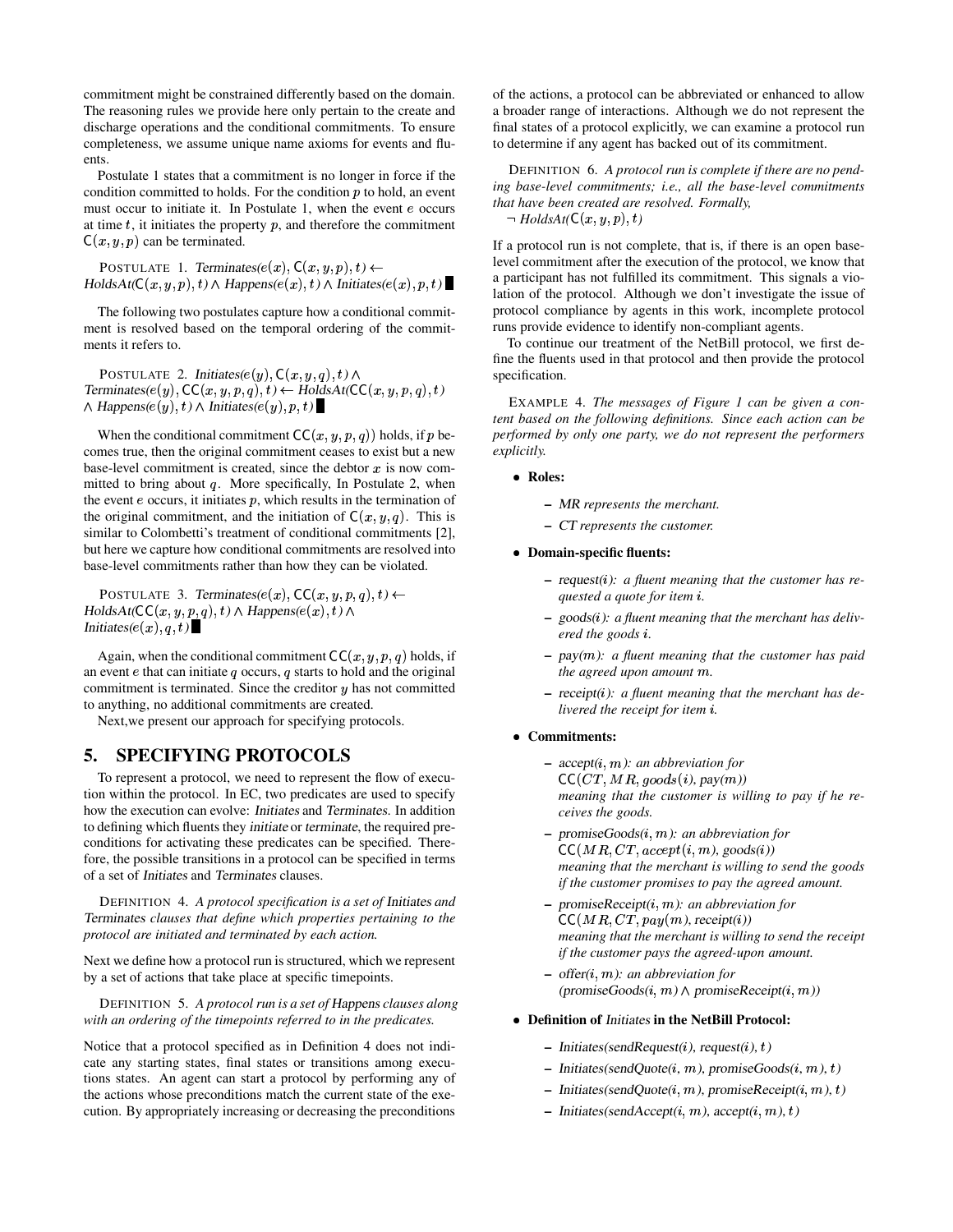- $-$  Initiates(sendGoods(i, m), goods(i), t)
- $-$  Initiates(sendGoods(i, m), promiseReceipt(i, m), t)
- $\text{-}$  Initiates(sendEPO(i, m), pay(m), t)  $\leftarrow$  $HoldsAt(goods(i), t)$
- **–** Initiates(sendReceipt(i, m), receipt(i),  $t$ )  $\leftarrow$  $HoldsAt(pay(m), t)$
- **Definition of** Terminates **in the NetBill Protocol:**
	- **–** Terminates (sendQuote(i, m), request(i),  $t$ )  $\leftarrow$  $HoldsAt(request(i), t)$

The following example describes an example protocol run, and depicts how the commitments are created and then resolved.

EXAMPLE 5. *The protocol run shown in Figure 2 can be formalized by the following facts:*

- *F1.* Happens(sendGoods $(i, m), t_1)$
- *F2.* Happens(sendEPO(m),  $t_2$ )
- *F3.* Happens(sendReceipt(i),  $t_3$ )
- *F4.*  $t_1 < t_2$
- *F5.*  $t_2 < t_3$

*Now we look at how the commitments among the participants evolve in the given protocol run. We also assume that initially no commitments or predicates hold.*

*1.* Holds $At(CC(MR, CT, pay(m), receipt(i)), t_1) \wedge$  $HoldsAt(goods(i), t<sub>1</sub>)$ 

*When the goods are sent at time*  $t_1$ *, the fluent goods(i) is initiated. Furthermore, following the protocol specification in Example 4, the commitment*

 $CC(MR, CT, pay(m), receipt(i))$  *is created. So now the goods have been delivered, and the merchant is willing to send the receipt if the customer pays.*

2. Holds $At(C(MR, CT, receipt(i)), t_2) \wedge HoldsAt(goods(i),$  $t_2$ )  $\wedge$  HoldsAt(pay(m),  $t_2$ )

*By sending the EPO at time , the customer* initiates *the fluent* pay()*. By Postulate 2, this ends the commitment*  $CC(MR, CT, pay(m), receipt(i))$  *and creates the commit* $m$ ent  $C(MR, CT, receipt(i)).$  *Since no event occurred to terminate* goods(*i*), *it continues to hold.* 

3. Holds $At(goods(i), t_3) \wedge HoldsAt(pay(m), t_3) \wedge$  $HoldsAt(receipt(i), t<sub>3</sub>)$ 

*At time the third fact is applicable, which initiates the fluent*  $\text{recept}(i)$ *. Following Postulate 1, this terminates the commitment*  $C(MR, CT, receipt(i))$ *. Thus, we reach the state where the merchant has delivered the goods and the receipt, and the customer has paid.*

# **6. EXECUTING PROTOCOLS**

Planning is the construction of plans for automatic or semiautomatic execution by an agent. We consider plans that would lead from an initial state to a final state by applying the operators to transition among states. The form of logical reasoning that is commonly used in building event calculus planners is abduction. One such abductive event calculus planner is due to Shanahan [10]; we use this event calculus planner here to demonstrate how possible

paths can be generated between an initial state and a goal state given a protocol specification defined based on the preconditions and the effects of actions as in Definition 4.

We now walk through the steps to put together the protocol specification of the NetBill protocol and an initial state in the protocol to produce protocol runs that lead from the initial state to a sample final state. The reasoning rules explained before are manually compiled in the code. Due to lack of space, we only provide fragments of the program written in Prolog. The fluents used in them are the same as the ones used in Example 4, except here we add a transaction identifier to each fluent as the last argument. This identifier is used to ensure that the participants, by bringing about properties, resolve commitments with the corresponding transaction ids.

In the event calculus, the initial states are represented by conjunctive expressions consisting of Initially  $_{P}$  and Initially  $_{N}$  clauses to represent which fluents hold or do not hold at the beginning. In the planner, though, only one predicate, Initially, has been implemented. In order to indicate negative fluents, a new predicate neg has been introduced. Figure 6 gives an example of a clause to set up the initial state of the NetBill protocol.

axiom(initially(neg(goods(I, D))),[]).

### **Figure 6: Example clause of an initial state**

Operators are the actions in the domain. These actions are defined in the program through the executable clause. Figure 7 gives such an example. Recall that a protocol specification consists of

executable(sendrequest(I, D)).

#### **Figure 7: Example clause of executable events**

Initiates and Terminates clauses, specifying the preconditions and effects of the actions. Figure 8 gives an example axiom for the first part of the protocol description that is, the Initiates clauses. The first argument to the axioms is the Initiates clause, and the second argument is the set of preconditions needed for the Initiates clause to be applicable. The example axiom in Figure 8 corresponds to the second step of the Example 5. That is, if the merchant has not paid but promised the receipt, the action sendEPO will initiate the commitment,  $c(receipt(I, D))$ . Figure 9 gives an example of the

```
axiom(initiates(sendepo(M, D),
 c(receipt(I, D)), T),[holds_at(promisereceipt(I, M, D), T),
   holds_at(neg(pay(M, D)), T)]).
```
### **Figure 8: Example of an** Initiates **clause**

second part the protocol description, that is, the Terminates clauses. Again, the axioms have the same format as in Figure 8, where the first argument is the Terminates clause and the second argument is the set of preconditions. In other words, the axiom in Figure 9 states that if a party is committed to pay, sending an epo terminates its commitment of paying. Having the initial states, the goal states and the domain description, an event calculus planner can generate protocol runs that contain Happens clauses, and an ordering of time points of the actions that take place [10].

In order to interpret the code, we provide the description of a final state; Figure 10 shows such an example. The final state depicted in Figure 10 means that goods (software) have been sent with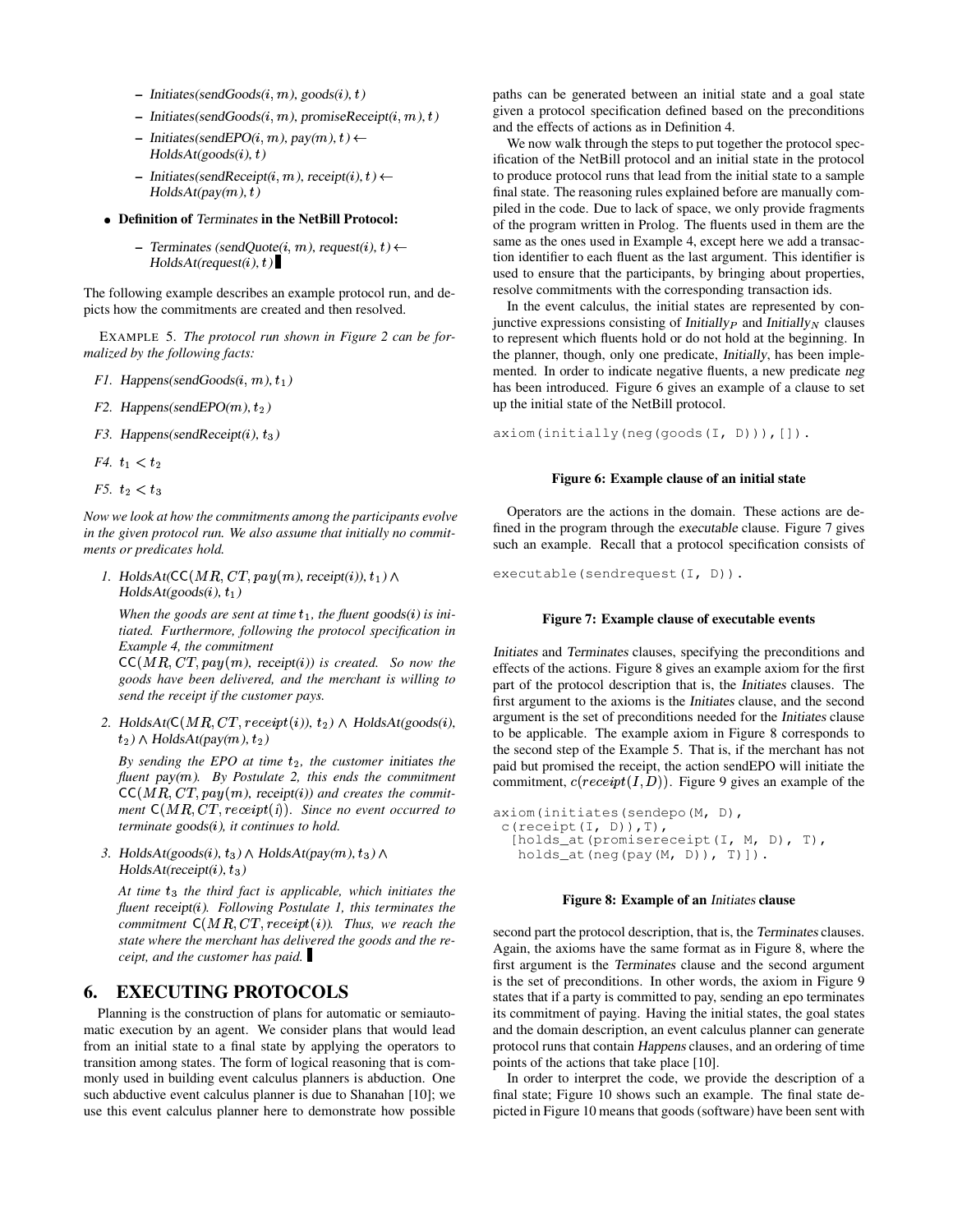axiom(terminates(sendepo(M, D),  $c$ (pay(M, D)),T),  $[holds_at(c(pay(M, D)), T)]$ .

#### **Figure 9: Example of a** Terminates **clause**

transaction identifier 51 and the customer is committed to send the money for this transaction. This yields the result shown in Figure 11, where each R is a possible protocol run starting from the initial state where no commitments or fluents hold, and ending in the final state depicted in Figure 10.

```
abdemo([holds_at(qoods(software, 51),t),
       holds_at(c(pay(price, 51)),t)],R).
```
#### **Figure 10: Description of a final state**

As described before, each protocol run consists of Happens clauses and an ordering of time points. The last argument in each Happens clause denotes a timepoint at which the event happens. The ordering of these time points are then shown with the before clauses. The two protocol runs in Figure 11 correspond to the following scenarios: The first one starts with the merchant sending a quote for the software, followed by the customer sending an accept message. Recall that at this point both agents become committed to each other: customer to send the money, and merchant to send the software and receipt. As the last action, the merchant sends the goods. Therefore, at the end of the protocol run, the merchant has sent the goods and the customer is committed to send the money. The second protocol run starts with the customer sending an accept message, followed by the merchant sending the goods. After this message, by Postulate 2 the customer becomes committed to pay.

```
R=[[happens
     (sendquote(software, H816, 51), t191),
    happens
     (sendaccept(software, H816, 51), t190),
    happens
     (sendgoods(software, H601, 51), t189)],
   [before(t191,t), before(t191,t189),
    before(t191,t190), before(t190,t),
    before(t190,t189), before(t189,t)]] ;
R=[[happens
     (sendaccept(software, H601, 51), t193),
    happens
     (sendgoods(software, H601, 51),t192)],
    [before(t193,t), before(t193,t192,
     before(t192,t)]] ;
```
### **Figure 11: Protocol runs computed by the planner**

These protocol runs can be used by an agent at run time to decide if an action is appropriate at a particular state of the execution. This enables the agents to cope with the exceptions by reconstructing plans as necessary. Thus, agents can execute protocols flexibly by taking advantage of opportunities, and handling exceptions.

# **7. DISCUSSION**

Traditionally, protocols have been specified using formalisms like finite state machines, or Petri Nets, that only capture the legal sequences of actions. The main advantage of these formalisms is that they are easy to implement and can be trivially followed by reactive agents. However, since the semantic content of the actions is not captured, the agents cannot reason about their actions, which

means that they cannot take advantage of opportunities that arise or handle unexpected situations at run time. To remedy this situation, we develop an approach for protocol specification that embodies the commitments of agents to one another. Specification of protocols in terms of commitments allows agents to reason about their actions, enabling them to take care of the unexpected situations that may arise at run time. Agents that follow these protocols can decide on the actions they want to take by generating protocol runs with a planner as we have demonstrated. In designing protocols, we can exploit the strengths of the event calculus to reason about actions and commitments. The event calculus provides an elegant way to represent the changes of the world through the actions in a protocol, and enables us to uniformly represent commitments, operations on them, and reasoning rules about them. Based on this formal grounding, multiagent protocols can be specified rigorously yet flexibly.

Event calculus has been theoretically studied, but has not been used for modeling commitments or commitment-based protocols. Denecker *et al.* [3] use event calculus for specifying process protocols. Their specification also captures the preconditions of actions as well as the execution of the protocol through actions. Since they are specifying process protocols only, they use domain propositions to denote the meanings of actions. In multiagent systems, in addition, protocols should respect agents' autonomy and enable them to interact flexibly to exploit opportunities and to handle exceptions. In order to achieve this, we use commitments to denote the meanings of the actions.

Commitments have been studied before [1, 5] but have not been used for protocol specification as we have done here. Permissions and prohibitions are also useful in protocol specifications. Permissions in our approach can be accommodated through preconditions of the actions such that an action would only initiate properties if the party performing the action had the necessary permissions. Prohibitions, on the other hand, forbid a party from bringing out a proposition. Prohibitions can be formulated through commitments. For example, if a client prohibits a merchant to send advertisements, the merchant becomes committed to not sending the advertisements. In many settings, we would expect prohibitions to be constrained, so that only authoritative roles can issue prohibitions.

Multiagent interactions should satisfy three desirable criteria: meaningful, verifiable, and declarative [12]. First we describe these criteria and show how our approach satisfies them. Next we review the recent literature, considering how these systems satisfy the same criteria.

- Meaningful. The messages should be represented with their content instead of being treated as mere tokens. Our approach is meaningful since we capture the meanings of the actions via commitments.
- Verifiable. The protocol semantics should allow detection of agents that are not complying with a given protocol without assuming that we can examine the internal reasoning (or the source code) of the agents. In our approach, we achieve verifiability through the commitments we capture. By keeping track of the commitments that are created and resolved in the system, we can infer which agents have not acted according to their commitments. These agents have not complied with the protocol.
- *Declarative*. A declarative, as opposed to a procedural, semantics should specify what actions should be brought out in the protocol, rather than how they are brought out. Our approach is declarative in that it specifies what properties each